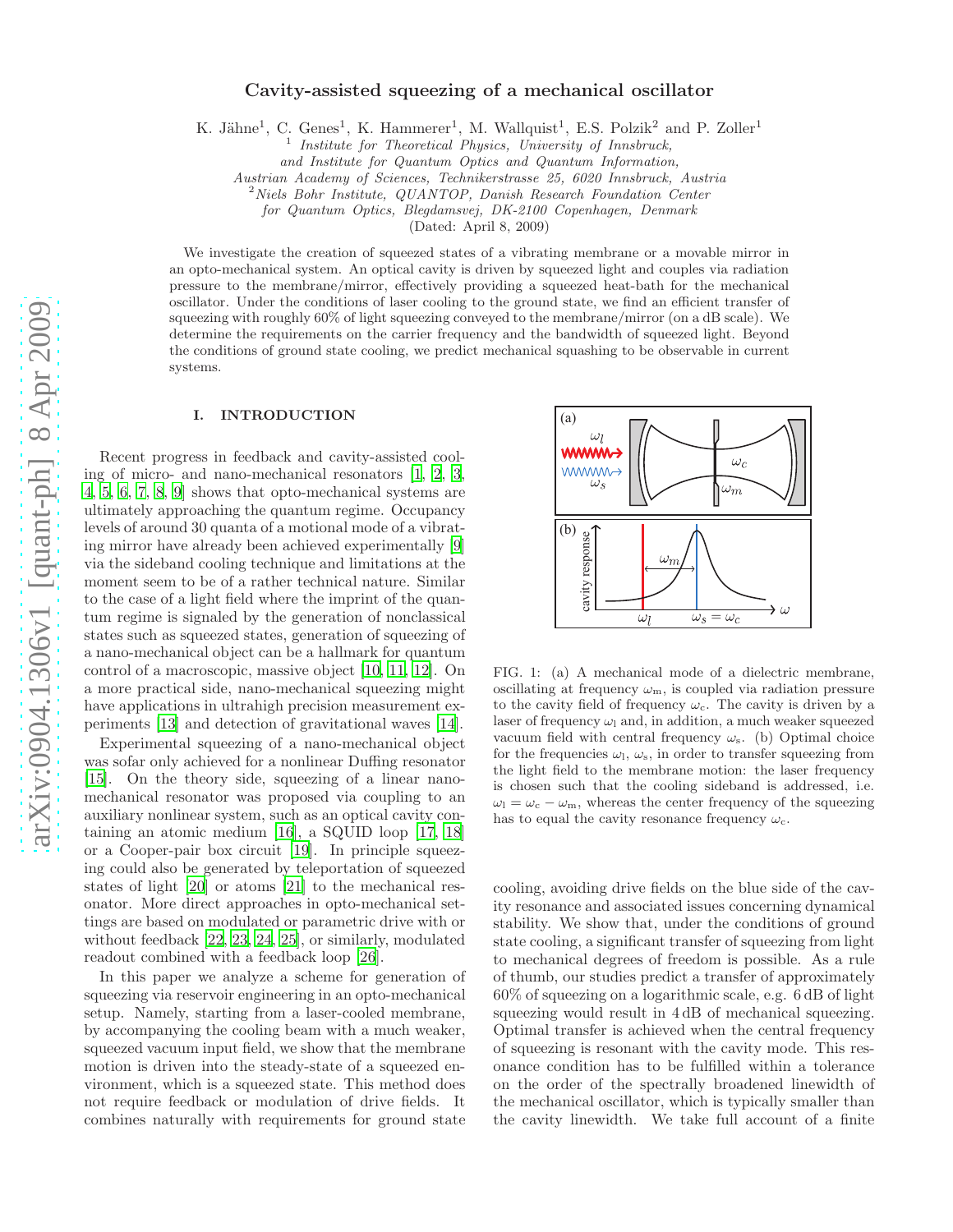bandwidth of squeezed light, which makes the dynamics essentially non-Markovian. We find that an optimal finite bandwidth exists if the sidebands are only poorly resolved, while there is practically no dependence on bandwidth in the resolved sideband limit. Finally, we show that beyond the regime of ground state cooling squashed states [\[27\]](#page-6-26) of the mechanical resonator could be observed under present experimental conditions.

The transfer of quantum noise properties from the radiation field to the mechanical degrees of freedom lies also at the heart of the schemes presented in [\[28](#page-6-27), [29\]](#page-6-28), which aim for the creation of entanglement between two movable mirrors. With experiments entering the quantum regime of cooling close to the ground state, we see the present work as a natural first step towards such more demanding protocols. We provide here for the first time a careful analysis of the effects of mismatch in resonance conditions and finite squeezing bandwidth.

The paper is structured as follows: In Section II we derive the exact equations of motion (quantum Langevin equations) of the coupled light-membrane system. In Section III we derive the optimal conditions for squeezing transfer and find simple analytical expressions for the membrane variances in an adiabatic limit where the cavity field is eliminated and under the assumption of resolved-sideband limit. We compare the results with an exact numerical solution and analyze the domain of validity of the adiabatic elimination of the field. Conclusions are presented in Section IV and analytical results outside the resolved sideband limit are listed in the Appendix.

## <span id="page-1-2"></span>II. OPTO-MECHANICAL SYSTEM DRIVEN BY SQUEEZED LIGHT

We consider the dispersive opto-mechanical system illustrated in Fig. [1,](#page-0-0) where a vibrating dielectric membrane is placed between the two fixed end-mirrors of a laser-driven, single sided Fabry-Perot cavity [\[6\]](#page-6-5). The theory presented is in principle also applicable to a Fabry-Perot cavity with a light, movable end-mirror [\[30](#page-6-29)], or to a vibrational mode of a whispering gallery mode cavity [\[31,](#page-6-30) [32](#page-6-31)]. The opto-mechanical coupling strength in general depends on the particular geometrical factors of the system under consideration while a prototypical system can always be modeled by a simple Hamiltonian

$$
H = \hbar \omega_c c^{\dagger} c + \hbar \omega_{\text{m0}} b^{\dagger} b - \hbar g c^{\dagger} c (b^{\dagger} + b) + i\hbar \left( E e^{-i\omega_{\text{1}} t} c^{\dagger} - E^* e^{i\omega_{\text{1}} t} c \right). \tag{1}
$$

The first term in the Hamiltonian gives the energy of a single cavity mode at an optical frequency  $\omega_c$ , characterized by the annihilation operator  $c$  satisfying the commutation relation  $[c, c^{\dagger}] = 1$ . The second term gives the energy of the motional mode of the membrane, at a resonance frequency  $\omega_{\rm m0}$ , where b is the annihilation operator for vibrational quanta. The third term describes the membrane-light radiation pressure coupling

with strength  $g = 2R(\bar{x}_{\text{m}}/L)\omega_{\text{c}}$ , where  $\bar{x}_{\text{m}} = \sqrt{\hbar/2m\omega_{\text{m0}}}$ is the zero-point motion of a membrane mode of effective mass  $m$ . The geometrical factors  $L$  and  $R$  are the effective cavity length and reflectivity of the membrane. In our setup the membrane is placed at the point of maximal linear coupling to the cavity field [\[6](#page-6-5)]. The last term shows driving of the cavity field with a laser at frequency  $\omega_1$  and strength E related to the laser power P by  $|E| = \sqrt{2P\kappa/\hbar\omega_c}$ , where  $\kappa$  is the cavity amplitude decay rate.

In addition to the evolution described by the Hamiltonian in Eq. [\(1\)](#page-1-0) the system is also subjected to random noise forces due to fluctuations of the phononic heat bath of the membrane and to quantum fluctuations of the radiation field. The main idea here is to deliberately shape the noise properties of the latter bath by driving the cavity with a squeezed vacuum field in parallel to the coherent field. The effect of squeezed vacuum noise on the cavity field is included in a non-Markovian noise model with damping rate  $\kappa$  and input noise operator  $c_{\text{in}}(t)$  whose two-time correlation functions are

<span id="page-1-1"></span>
$$
\langle \bar{c}_{\rm in}(t+\tau)\bar{c}_{\rm in}(t)\rangle = \frac{M}{2} \frac{b_x b_y}{b_x^2 + b_y^2} \left( b_y e^{-b_x|\tau|} + b_x e^{-b_y|\tau|} \right)
$$

$$
\langle \bar{c}_{\rm in}^{\dagger}(t+\tau)\bar{c}_{\rm in}(t)\rangle = \frac{N}{2} \frac{b_x b_y}{b_y^2 - b_x^2} \left( b_y e^{-b_x|\tau|} - b_x e^{-b_y|\tau|} \right).
$$
(2)

The noise operators  $\bar{c}_{in}(t) = e^{i\omega_{s}t}c_{in}(t)$  refer to a frame rotating at the carrier frequency of squeezing  $\omega_s$  and satisfy the canonical commutation relation  $[\bar{c}_{\text{in}}(t), \bar{c}_{\text{in}}^{\dagger}(t')] =$  $δ(t - t')$  [\[33\]](#page-7-0). Parameters N and M determine the degree of squeezing, while  $b_x$  and  $b_y$  define the squeezing bandwidth. The connection of these parameters to the properties of the optical parametric oscillator cavity generating the squeezing are summarized in Appendix [A.](#page-5-0) In particular for pure squeezing there are only two independent parameters, as in this case  $|M|^2 = N(N + 1)$ and  $b_y = b_x \sqrt{2(N + |M|) + 1}$ . While we will derive all results for a finite bandwidth, it will be instructive and more transparent to consider in certain cases the white noise limit for squeezing, that is  $b_x, b_y \rightarrow \infty$  while keeping  $N, M$  constant. In this case the correlation functions of Eq. [\(2\)](#page-1-1) are simplified to  $\langle \bar{c}_{\text{in}}(t + \tau)\bar{c}_{\text{in}}(t)\rangle \rightarrow M \delta(\tau)$ and  $\langle \bar{c}_{\text{in}}^{\dagger}(t+\tau)\bar{c}_{\text{in}}(t)\rangle \rightarrow N\delta(\tau).$ 

<span id="page-1-0"></span>The thermal bath affecting the motion of the membrane is Brownian and consequently non-Markovian [\[34\]](#page-7-1). However, in the high temperature limit  $(2kT \gg \hbar \omega_{\text{m0}})$ , which is applicable to this system even for cryogenic temperatures, the noise can be described using a Markovian model with membrane loss rate  $\gamma_m$ . The noise operators  $b_{\text{in}}(t)$  are characterized by the correlation functions

$$
\langle b_{\text{in}}^{\dagger}(t)b_{\text{in}}(t')\rangle = n_{\text{th}}\delta(t-t')
$$
 (3)

and commutation relations  $[b_{\text{in}}(t), b_{\text{in}}^{\dagger}(t')] = \delta(t - t').$ Here we denoted by  $n_{\text{th}}$  the average thermal occupation number of the mechanical mode.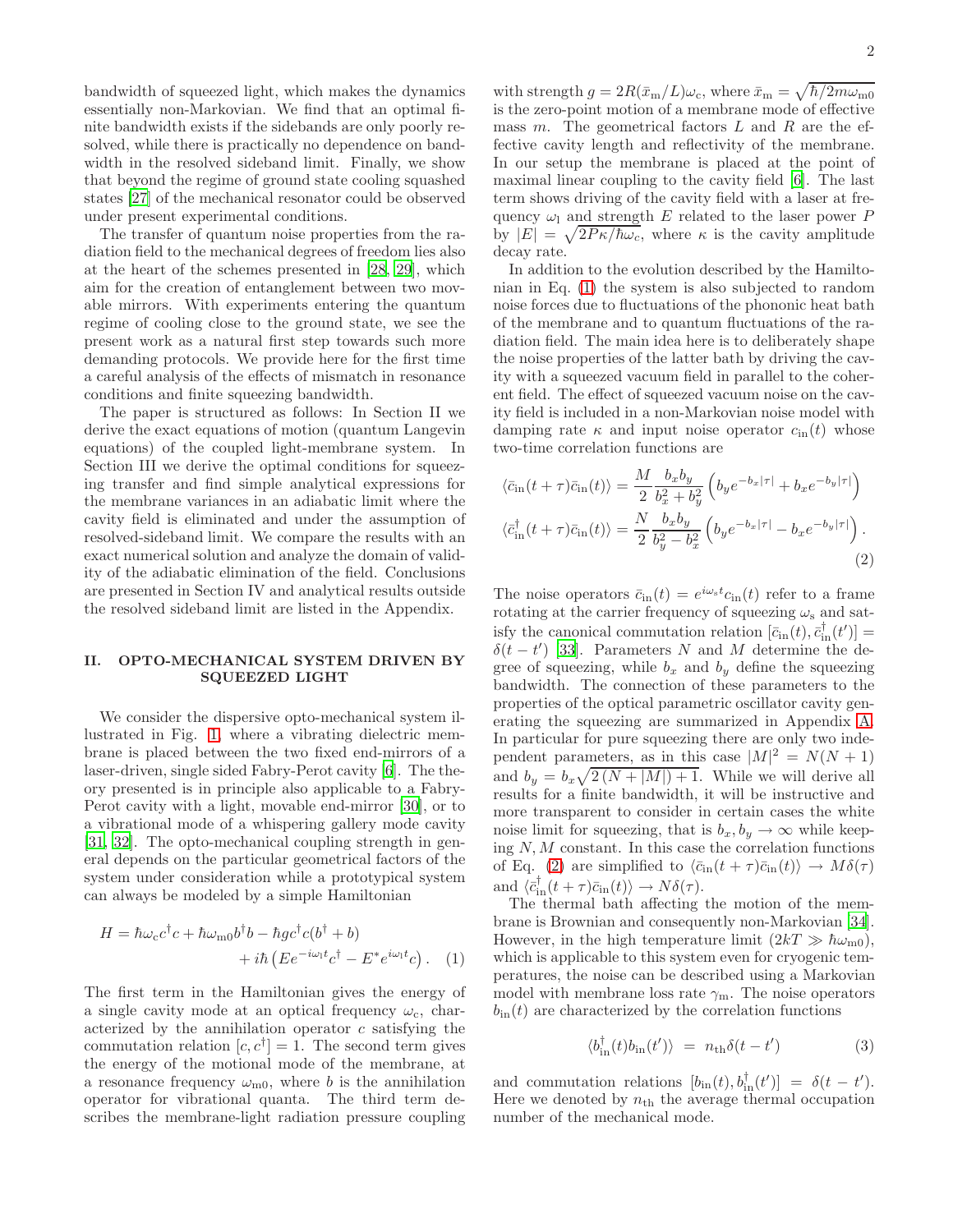Having specified the Hamiltonian and noises affecting the membrane-light system, we proceed now to analyze its dynamics using the quantum Langevin equations formalism

<span id="page-2-0"></span>
$$
\dot{c} = -\left(i\left[\omega_c - g(b^\dagger + b)\right] + \kappa\right)c + E e^{-i\omega_1 t} + \sqrt{2\kappa}c_{\rm in}(t)
$$

$$
\dot{b} = -(\dot{u}\omega_{\rm m0} + \gamma_{\rm m})b + igc^{\dagger}c + \sqrt{2\gamma_{\rm m}}b_{\rm in}(t). \tag{4}
$$

In the following we perform a transformation to a frame rotating at the laser frequency  $\omega_l$ , so that  $\tilde{c}(t) = c(t)e^{i\omega_l t}$ . We linearize operators around the steady state values  $\tilde{c} = \langle \tilde{c} \rangle_{\text{ss}} + \delta \tilde{c}, b = \langle b \rangle_{\text{ss}} + \delta b$  such that the fluctuations  $\delta b$ and  $\delta\tilde{c}$  have zero mean. We find the steady state value for the cavity amplitude  $\langle \tilde{c} \rangle_{\rm ss} = E/(\kappa + i\Delta)$ , where the effective detuning is

$$
\Delta = \omega_{\rm c} - \omega_{\rm l} - \frac{2g^2 \omega_{\rm m0}}{\omega_{\rm m0}^2 + \gamma_{\rm m}^2} \langle \tilde{c}^\dagger \tilde{c} \rangle_{\rm ss}.
$$

For simplicity we take  $\langle \tilde{c} \rangle_{\rm ss}$  to be real and positive; this can be achieved by an appropriate choice of the laser phase. Similarly, we find for the mechanical oscillator  $\langle b \rangle_{\rm ss} = (g/(\omega_{\rm m0} - i\gamma_{\rm m}))\langle \tilde{c}^\dagger \tilde{c} \rangle_{\rm ss}$ . Let us remark, that the intra-cavity occupation at the steady state,  $\langle \tilde{c}^\dagger \tilde{c} \rangle_{\rm ss}$ , contains two contributions, one from the laser drive and the other from inserting squeezed light. The laser contributes a number of  $|\langle \tilde{c} \rangle_{\text{ss}}|^2$  photons, which – in present setups – are typically more than  $10^5$  photons. One can show, that the contribution from squeezed light is given by  $N(b_x b_y/(b_y^2 - b_x^2)) [b_y/(b_x + \kappa) - b_x/(b_y + \kappa)] \leq N$ . Squeezed vacuum exhibiting a large noise reduction of -10 dB below shot noise level [\[35\]](#page-7-2) thus contributes at most  $N \sim 2$  intra-cavity photons. The contribution of the squeezed vacuum to the intra-cavity photon number is thus negligible.

We can proceed now to linearize the equations of motion [\(4\)](#page-2-0) following the standard treatments of optomechanical coupling [\[30](#page-6-29)]. A mean field expansion around the large coherent intracavity amplitude  $\langle \tilde{c} \rangle_{\rm ss}$  yields a linear set of equations

$$
\delta \dot{\tilde{c}} = - (i\Delta + \kappa) \delta \tilde{c} + \frac{iG}{2} (\delta b^{\dagger} + \delta b) + \sqrt{2\kappa} \bar{c}_{\rm in}(t) e^{i\Delta_{\rm s}t} \n\delta \dot{b} = - (i\omega_{\rm m0} + \gamma_{\rm m}) \delta b + \frac{iG}{2} (\delta \tilde{c}^{\dagger} + \delta \tilde{c}) + \sqrt{2\gamma_{\rm m}} b_{\rm in}(t) \n(5)
$$

where we introduced the detuning between the laser and the center frequency of the squeezing

$$
\Delta_{\rm s}=\omega_{\rm l}-\omega_{\rm s}
$$

and the effective opto-mechanical coupling

$$
G=2g\langle \tilde{c} \rangle_{\rm ss}.
$$

Finally we move to a frame rotating at the detuning  $\Delta$ for cavity operators and rotating at a shifted mechanical frequency  $\omega_{\rm m} = \omega_{\rm m0} - \Omega$  for the membrane, i.e. we

transform  $\delta c_{\rm I}(t) = \delta \tilde{c}(t) e^{i\Delta t}$  and  $\delta b_{\rm I}(t) = \delta b(t) e^{i\omega_{\rm m}t}$ . We use the shifted frequency  $\omega_{\rm m}$  to accommodate for the optical spring effect [\[30\]](#page-6-29), which introduces a shift Ω of the bare resonance frequency  $\omega_{m0}$ , as we will see later on. Typically this shift is negligible for oscillators at the level of MHz, but it turns out to play an important role in the condition of optimal squeezing transfer. The exact expression of  $\Omega$  will be detailed in the next Section. The quantum Langevin equations that form the starting point of our analysis can now be written

<span id="page-2-1"></span>
$$
\delta \dot{c}_{I} = -\kappa \delta c_{I} + \frac{iG}{2} e^{i\Delta t} \left( \delta b_{I}^{\dagger} e^{i\omega_{m}t} + \delta b_{I} e^{-i\omega_{m}t} \right) \n+ \sqrt{2\kappa} \bar{c}_{in}(t) e^{i(\Delta + \Delta_{\rm s})t} \tag{6}
$$
\n
$$
\delta \dot{b}_{I} = -(\gamma_{\rm m} + i\Omega) \delta b_{I} + \frac{iG}{2} e^{i\omega_{\rm m}t} \left( \delta c_{I}^{\dagger} e^{i\Delta t} + \delta c_{I} e^{-i\Delta t} \right) \n+ \sqrt{2\gamma_{\rm m}} b_{in,I}(t). \tag{7}
$$

## <span id="page-2-3"></span>III. MECHANICAL SQUEEZING

The set of Eqs. [\(6, 7\)](#page-2-1) can, in principle, be solved exactly. However, the resulting expressions are rather cumbersome and do not offer the necessary physical insight into the transfer of squeezing from the light to the motion of the membrane. Consequently we derive an approximate solution in the perturbative limit of weak opto-mechanical coupling  $G \ll \kappa$ , which we then compare with the exact solution of Eqs. [\(6,7\)](#page-2-1) for particular sets of parameters.

As a first main step in our analysis, we note that squeezing one of the membrane's variances below the shot noise limit can only be expected under conditions where the state of the membrane is already close to the ground state. Therefore, we require simultaneous laser cooling of the motion which can be achieved with the condition

<span id="page-2-2"></span>
$$
\Delta=\omega_{\rm m},
$$

i.e., in the sideband cooling regime [\[30](#page-6-29), [36](#page-7-3), [37](#page-7-4)].

Under the assumption of fast cavity dynamics on the time scale of the cavity-membrane coupling,  $G/\kappa \ll 1$ , we adiabatically eliminate the cavity mode (see also [\[36\]](#page-7-3)). Formally solving for the cavity dynamics [\(6\)](#page-2-1), and keeping terms up to  $O(G/\kappa)$  when evaluating the integrals over the membrane motion, we find an approximate solution for the cavity mode  $\delta c_I(t)$ ,

$$
\delta c_{\rm I}(t) = \frac{iG}{2\kappa} \delta b_{\rm I}(t) + \frac{iG}{2(\kappa + 2i\omega_{\rm m})} e^{2i\omega_{\rm m}t} \delta b_{\rm I}^{\dagger}(t) + \sqrt{2\kappa} \int_{0}^{t} d\tau e^{-\kappa(t-\tau)} e^{i(\omega_{\rm m} + \Delta_{\rm s})\tau} \bar{c}_{\rm in}(\tau). \tag{8}
$$

Inserting the solution Eq. [\(8\)](#page-2-2) into the membrane equation of motion, Eq. [\(7\)](#page-2-1), the result is an effective equation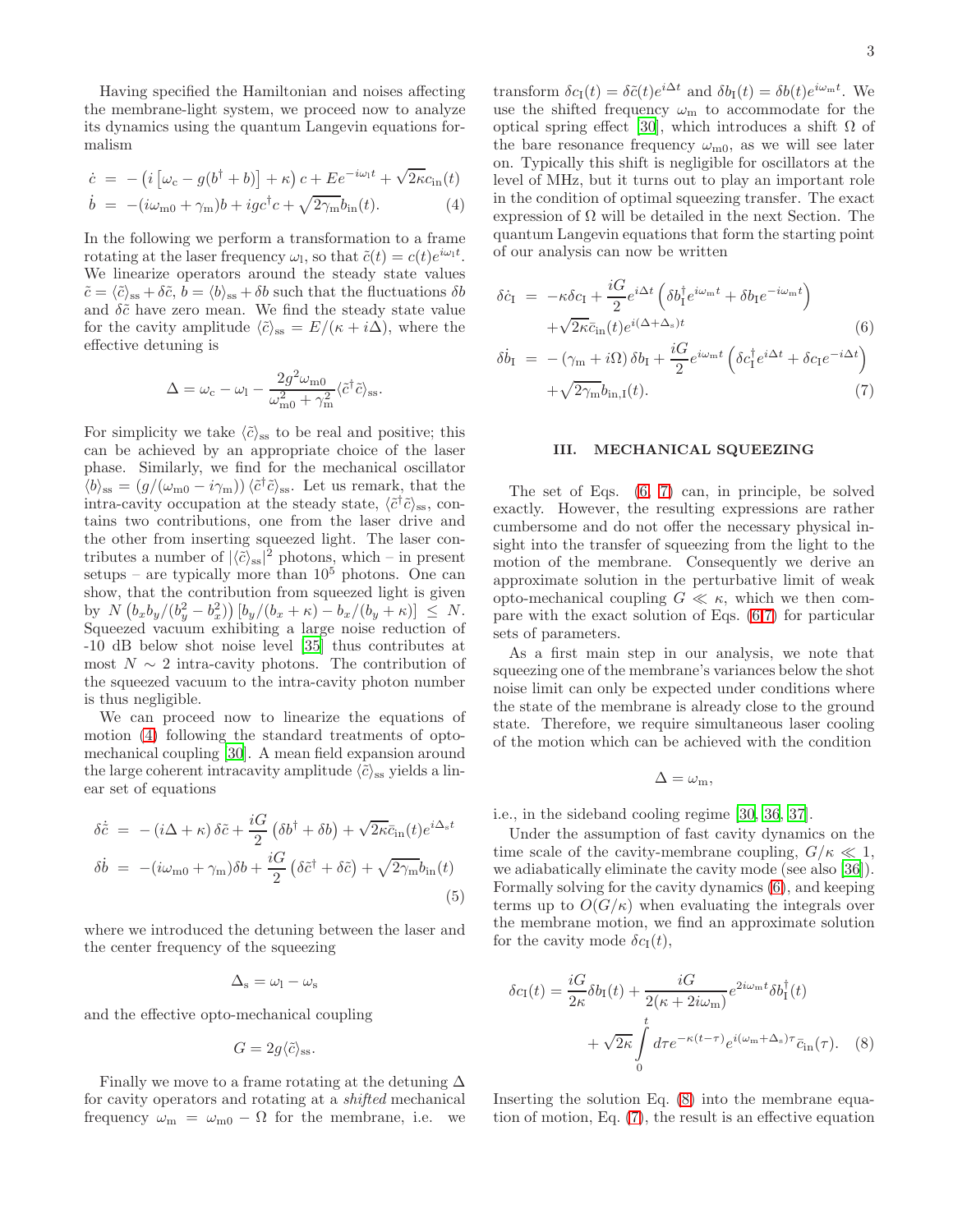of motion for the membrane

$$
\delta \dot{b}_{\rm I}(t) = -\gamma_{\rm eff} \delta b_{\rm I}(t) + (\Gamma + i\Omega) e^{2i\omega_{\rm m}t} \delta b_{\rm I}^{\dagger}(t) + \sqrt{2\gamma_{\rm m}} b_{\rm in, I}(t) \n+ \frac{iG\sqrt{\kappa}}{\sqrt{2}} \int_{0}^{t} d\tau e^{-\kappa(t-\tau)} \left[ e^{i(\omega_{\rm m}+\Delta_{\rm s})\tau} \bar{c}_{\rm in}(\tau) \right. \n+ e^{2i\omega_{\rm m}t} e^{-i(\omega_{\rm m}+\Delta_{\rm s})\tau} \bar{c}_{\rm in}^{\dagger}(\tau) \right].
$$
 (9)

The first term on the right hand side describes damping at an effective decay rate,

$$
\gamma_{\rm eff} = \gamma_{\rm m} + \Gamma,
$$

which is the sum of the intrinsic decay rate  $\gamma_m$  of the membrane due to its coupling to the thermal bath, and the radiation pressure induced decay rate  $\Gamma$ , defined by

$$
\Gamma = \frac{G^2}{4\kappa} \frac{4\omega_{\rm m}^2}{\kappa^2 + 4\omega_{\rm m}^2}
$$

.

The enhanced decay rate  $\gamma_{\text{eff}}$  is the signature of sideband cooling. For high Q mechanical oscillators and efficient laser cooling we have  $\Gamma \gg \gamma_m$  such that we will take  $\gamma_{\text{eff}} \simeq \Gamma$  in the following. The adiabatic elimination of the cavity mode also gives rise to a shift  $\Omega$  of the membrane frequency, which is given by  $\Omega = \Gamma(2\kappa/\omega_m)$ . The second term on the right hand side of Eq. [\(9\)](#page-3-0) is a counter-rotating term; it makes a negligible contribution as  $\Omega, \Gamma \ll \omega_m$  under the present assumptions, consequently we can neglect it in the following.

The last term in Eq. [\(9\)](#page-3-0) corresponds to the desired squeezed, non-Markovian Langevin force driving the motion of the membrane. We are interested in an optimal transfer of the squeezing properties to the mechanical system. An important question is, how the center frequency of the squeezing  $\omega_s$  is to be chosen with respect to the cavity frequency. In order to get an efficient coupling of  $b_I$  to the squeezed noise force  $\bar{c}_{\text{in}}$ , the time dependence of the integrand in the last term of Eq. [\(9\)](#page-3-0) suggests the choice

$$
\Delta_{\rm s}=-\omega_{\rm m},
$$

which amounts to a squeezing spectrum centered at the cavity resonance frequency  $\omega_s = \omega_c$ . The coupling to  $\bar{c}_{in}^{\dagger}$  will then be fast oscillating and make a negligible contribution. Below we will give a more physical picture for this resonance condition along with a discussion of the tolerance to a mismatch in this condition.

In the following we restrict our discussion to the resolved sideband limit case, i.e. when the resolved sideband parameter is  $\eta = \kappa/\omega_m \ll 1$ . In this regime, cooling of the membrane is optimal and efficient squeezing is expected. For simplicity of presentation, we keep only the zeroth order terms in  $\eta$ , which results in a simple form for the expression of the optical cooling rate  $\Gamma = G^2/(4\kappa)$ . The full analytical expressions valid beyond the resolved



<span id="page-3-2"></span><span id="page-3-0"></span>FIG. 2: Schematic phase-space picture of mechanical squeezing via reservoir engineering with squeezed light: A mechanical resonator in thermal equilibrium with equal variance in conjugate quadratures  $\delta X_{\varphi=0}$  and  $\delta X_{\varphi=\pi/2}$  (left) is laser sideband cooled by a coherent driving field at frequency  $\omega_l$  reduces the mechanical variances  $\langle \delta X_{\varphi} \delta X_{\varphi} \rangle$  close to the ground state variances (center). A second, squeezed vacuum field at frequency  $\omega_s$  drives the system into a state with (anti)squeezed variances in conjuagte variables (right).

sideband limit are presented in Appendix [B.](#page-5-1) The solution of Eq. [\(9\)](#page-3-0) in the long time limit is

<span id="page-3-3"></span>
$$
\delta b_{\rm I}(t) = i\delta b_{\rm I,sq}(t) + \sqrt{\frac{\gamma_{\rm m}}{\gamma_{\rm eff}}} \delta b_{\rm I,th}(t) \tag{10}
$$

and exhibits a squeezing and a thermal contribution. The contribution due to the radiation pressure coupling to the squeezed environment is

$$
\delta b_{\text{I,sq}}(t) = \sqrt{2\gamma_{\text{eff}}\kappa} \int_{0}^{t} d\tau e^{-\gamma_{\text{eff}}(t-\tau)} \int_{0}^{\tau} d\tau' e^{-\kappa(\tau-\tau')} \cdot \times \left[ e^{2i\omega_{\text{m0}}\tau} \bar{c}_{\text{in}}^{\dagger}(\tau') + \bar{c}_{\text{in}}(\tau') \right] \tag{11}
$$

and the thermal contribution is

<span id="page-3-5"></span><span id="page-3-4"></span>
$$
\delta b_{\rm I,th}(t) = \sqrt{2\gamma_{\rm eff}} \int\limits_{0}^{t} d\tau e^{-\gamma_{\rm eff}(t-\tau)} b_{\rm in,I}(\tau). \tag{12}
$$

The two noise processes are uncorrelated such that their effects to the steady state statistics will simply add up.

In order to see the effect of squeezing we need to evaluate the variances of the generalized quadrature operator

<span id="page-3-6"></span>
$$
\delta X_{\varphi,\mathrm{I}}(t) = \frac{1}{\sqrt{2}} \left( e^{i\varphi} \delta b_{\mathrm{I}}(t) + e^{-i\varphi} \delta b_{\mathrm{I}}^{\dagger}(t) \right), \quad (13)
$$

which specializes for  $\varphi = 0$  to the usual position operator  $\delta q_I(t)$  and for  $\varphi = -\pi/2$  to the momentum operator  $\delta p_{\rm I}(t)$ , both taken in a rotating frame at frequency  $\omega_{\rm m}$ . In Appendix [B](#page-5-1) we evaluate the quadrature correlations for finite bandwidth squeezing, that is when  $\delta b_{I,sq}(t)$  is a non-Markovian noise process. The result is very intuitive in the limit of squeezed white noise where the quadrature correlations take a simple form

<span id="page-3-1"></span>
$$
\langle \delta X_{\varphi, \mathcal{I}}(t) \delta X_{\varphi, \mathcal{I}}(t) \rangle = \left( N + \frac{1}{2} - \text{Re} \left\{ M e^{2i\varphi} \right\} \right) + \frac{\gamma_{\text{m}}}{\gamma_{\text{eff}}} \left( n_{\text{th}} + \frac{1}{2} \right). \quad (14)
$$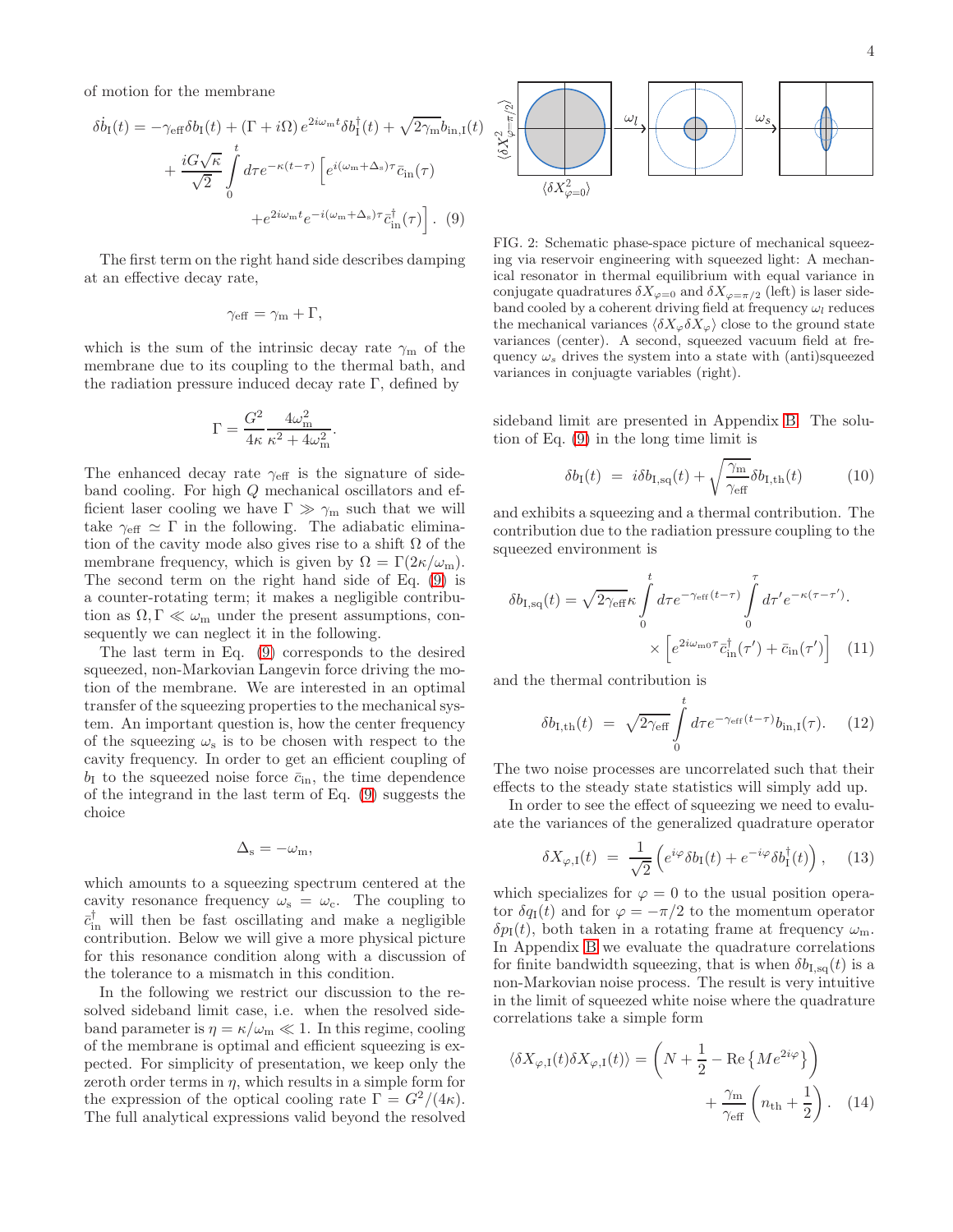

<span id="page-4-0"></span>FIG. 3: (a) Efficiency of squeezing transfer from light to the membrane (in dB) for the following set of parameters  $Q = 10^7$ ,  $m = 1$  ng,  $\omega_{m0} = 2\pi \times 1$  MHz,  $\kappa = 2\pi \times 380$  kHz,  $G = 2\pi \times 110$  kHz and  $T = 100$  mK. The analytical result of Eq. [\(14\)](#page-3-1) (dashed line) agrees well with the exact numerical result (full line). (b) Squeezing of the membrane vs. deviations from the resonance,  $\delta = \Delta_{\rm s} + \omega_{\rm m}$ . Mechanical squeezing requires the resonance condition  $\delta = 0$  to be fulfilled within the effective mechanical linewidth  $\gamma_{eff}$ . (c) Squeezing transfer vs. bandwidth of squeezing  $b_x$  for various values of the sideband parameter  $\eta = \kappa/\omega_m$ (full lines). Dashed lines give the corresponding value for white squeezed input noise. Outside the resolved sideband regime the bandwidth plays a role in optimizing the transfer of squeezing. (d) Dependence of the generated motional squeezing on the membrane environment temperature.

The interpretation of Eq. [\(14\)](#page-3-1) is quite straightforward. In the first term we recognize the squeezing properties of the input field

$$
\langle x_{\varphi, \text{in}}(t)x_{\varphi, \text{in}}(t-\tau) \rangle = \left( N + \frac{1}{2} + \text{Re}\{ M e^{2i\varphi} \} \right) \delta(\tau),
$$

where the light quadratures are  $x_{\varphi, \text{in}}(t)$ √ 1  $\frac{1}{2}\left(e^{i\varphi}\bar{c}_{\rm in}(t) + e^{-i\varphi}\bar{c}_{\rm in}^{\dagger}(t)\right)$  and we used Eq. [\(2\)](#page-1-1) in the white noise limit. The second term is the thermal variance, suppressed by a factor  $\gamma_{\rm m}/\gamma_{\rm eff}$ , as is familiar from the opto-mechanical laser sideband cooling [\[30,](#page-6-29) [36](#page-7-3), [37\]](#page-7-4). In fact, for the particular case of no squeezing  $(M = N = 0)$ , the final occupation number  $n_f = (1/2)(\langle \delta q_I(t)^2 \rangle + \langle \delta p_I(t)^2 \rangle - 1)$  is given by  $n_f \simeq \kappa^2/(2\omega_{\rm m0})^2 \ll 1$ , which is the well-known residual occupancy for resolved sideband cooling as obtained in Refs. [\[30](#page-6-29), [36](#page-7-3), [37](#page-7-4)]. Figure [2](#page-3-2) provides a phase space illustration of our result.

The simple result Eq. [\(14\)](#page-3-1) is valid only in the limit of squeezed white noise and to zeroth order in the sideband parameter  $\eta$ . For a realistic discussion of the main obstacles to obtain perfect squeezing, we extend our treatment beyond the resolved-sideband regime. Our first observation is that for a nonzero  $\eta$ , even for a large cooling efficiency (where we can still neglect the contribution of

the phononic heat bath), the resulting squeezed state is thermal. We find that  $N$  of the pure squeezed state in [\(14\)](#page-3-1) is replaced by  $N' = N[1 + \eta/(\eta + 4)] + \eta/(2[\eta + 4])$ while  $M$  is unchanged. For the resulting squeezed mechanical state we thus have  $|M|^2 \le N'(N'+1)$ , which is the signature of a mixed, squeezed state. Thus, for a given finite sideband parameter  $\eta$ , we expect that for very large squeezing of light, mechanical squeezing eventually starts to degrade due to an increasing impurity.

In Fig. [3](#page-4-0) we compare the analytical results for arbitrary bandwidth squeezing, given by Eq. [\(B1\)](#page-6-32) and squeezed white noise, given by Eq. [\(B2\)](#page-6-33) with numerical results obtained by exactly solving the equation of motion Eqs. [\(6,](#page-2-1) [7\)](#page-2-1) in steady state. In Fig. [3a](#page-4-0), we study the squeezing transferred to the membrane as a function of the squeezing of the input light (in dB). The results obtained via the exact numerical method are compared with the approximate results of Eq. [\(14\)](#page-3-1). Under the conditions of ground state cooling, we see an efficient transfer of squeezing, with about 60% of light squeezing being transferred to the mechanical system. As expected for the reasons given above, for a high amount of light squeezing the transfer degrades again.

Of great importance is the sensitivity of the transfer to deviations from the resonance conditions. It is well known [\[38\]](#page-7-5) that cavity cooling is fairly robust to devia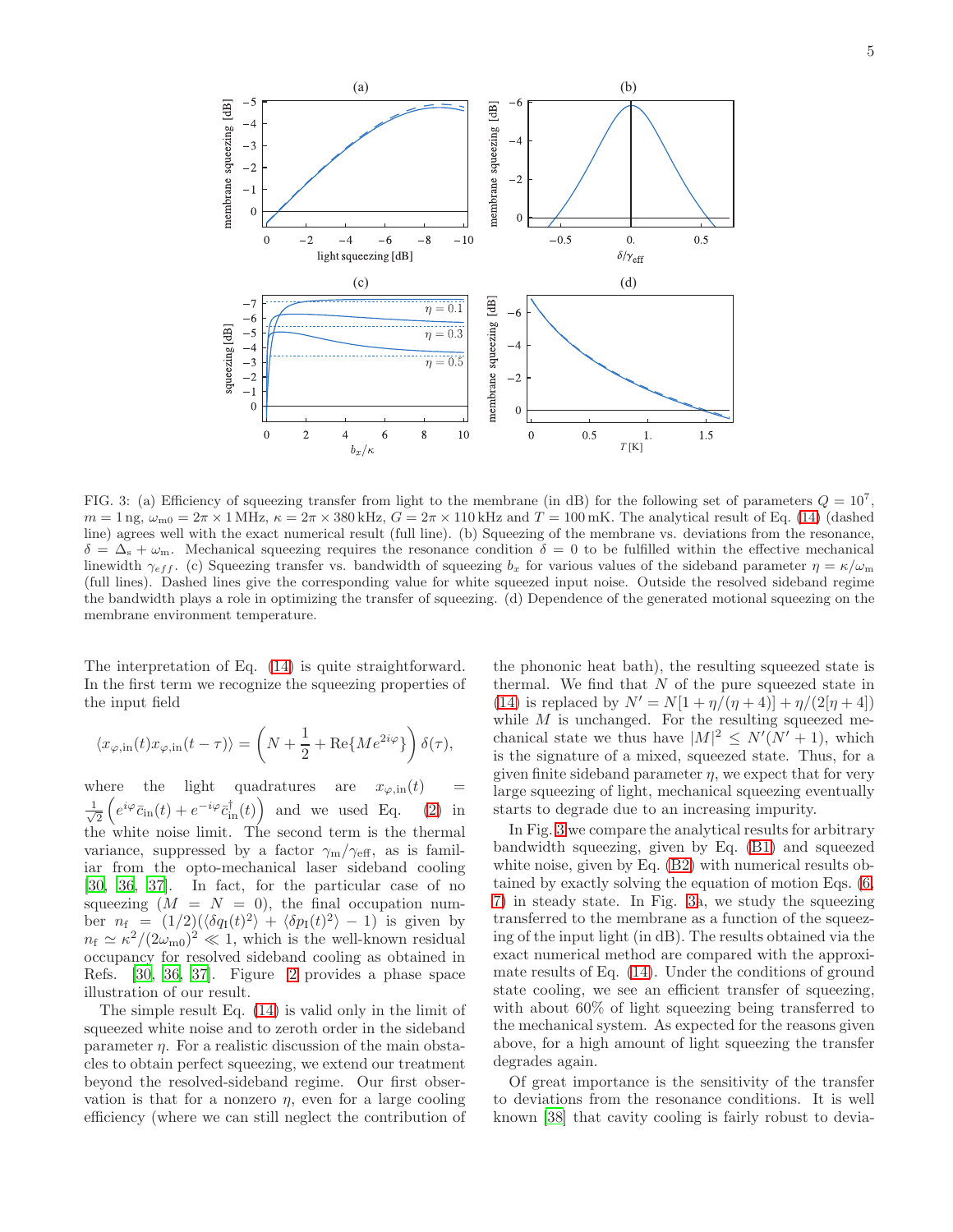tions from the optimal cooling condition  $\Delta = \omega_{\rm m}$ . Here we find, as shown in Fig. [3b](#page-4-0) where the membrane squeezing is plotted vs. the detuning  $\delta = \Delta_s + \omega_m$ , that fairly small deviations (of order  $\gamma_{\text{eff}}$ ) from the condition of resonant squeezing transfer lead to washed out membrane squeezing. This result can be understood from the fact that  $\gamma_{\text{eff}}$  gives the bandwidth of the mechanically scattered cooling sideband, such that a deviation  $\delta > \gamma_{\text{eff}}$ would mean that the central frequency of the squeezing input completely misses the sideband cooling spectrum.

The results shown in Fig. [3c](#page-4-0) indicate that in general there is an optimal squeezing bandwidth for which the transfer from light to membrane is maximized, but for small  $\eta$  the finite bandwidth result of Eq. [\(B1\)](#page-6-32) (full lines) does not differ much from the infinite bandwidth limit result (dashed lines). For a large bandwidth which fully covers the motional sidebands,  $b_x \gg \omega_m$ , the membrane sees only white squeezed input noise, whereas for smaller bandwidth, the crucial question is whether the squeezed input will touch the heating sideband or not. For small  $\eta$ , as we see in Fig. [3c](#page-4-0), the width is not a big issue, since the heating sideband is anyway weak, whereas for large  $\eta$ the squeezing transfer is much improved for an optimal, finite bandwidth where the strong heating sideband is avoided. For the same reason, the ratio of the optimal bandwidth to  $\kappa$  decreases for large  $\eta$ .

Finally, we investigated the squeezing transfer as a function of the environmental temperature. As shown in Fig. [3d](#page-4-0) it is of great importance to provide a cold environment where ground-state cooling of the membrane is allowed. However, as ground-state cooling of membranes has yet to be demonstrated, we investigated the squashing [\[27](#page-6-26)] of the membrane state for existing experimental parameters. In the context of existing cavity-assisted mirror/membrane cooling experiments an occupancy of around  $n_f = 10$  is in sight. This can be achieved for the set of parameters  $Q = 10^7$ ,  $m = 10$  ng,  $\omega_{\text{m0}} = 2\pi \times 1$  MHz,  $\kappa = 2\pi \times 125$  kHz,  $G = 2\pi \times 21$  kHz and  $T = 4$  K, and corresponding cavity finesse of  $6 \times 10^4$ , cavity length  $L = 20$  mm and a circulating power of  $P = 3$  mW. For a squashed membrane state transferred from 6 dB of squeezed vacuum input light, the imbalance in variances is about 20%. This imbalance will be sensitive to the phase of the squeezed vacuum input and should be easily detectable for the present shot-noise limited detection efficiencies [\[39\]](#page-7-6). The basic principle of state engineering of a mechanical oscillator via reservoir engineering of quantum fluctuations of the radiation field, should thus be readily observable.

#### IV. CONCLUSION

In conclusion, we have analyzed the conditions under which transfer of squeezing from light to a membrane within an optical cavity is possible and optimal. We have found that the best operating regime is in the typical resolved-sideband limit for opto-mechanical cooling,

and that optimal transfer occurs when the squeezed light is fed into the cavity at resonance. We have also shown that the squeezed light bandwidth is a factor in the efficiency of the transfer when one operates outside the strictly resolved-sideband limit. However, we conclude that under ideal cooling conditions, as long as the squeezing bandwidth exceeds the laser-induced cooling rate of the membrane, the squeezed white noise description is perfectly valid.

We thank M. Aspelmeyer for discussions. Support by the Austrian Science Fund through SFB FOQUS, by the Institute for Quantum Optics and Quantum Information, by the European Union through project EuroSQIP and by FET-Open grant HIDEAS (FP7-ICT-221906) is acknowledged.

### <span id="page-5-0"></span>APPENDIX A: PARAMETRIZATION OF SQUEEZED LIGHT

A squeezed light field described by the correlation functions [\(2\)](#page-1-1) is routinely produced in an optical parametric oscillator (OPO) driven below threshold [\[40\]](#page-7-7). The parameters  $M, N$  and bandwidths  $b_x, b_y$  of the squeezed light field [\(2\)](#page-1-1) are related to the susceptibility  $\epsilon$  of the OPO and the damping rate  $\gamma$  of the OPO cavity by  $b_x = \gamma/2 - |\epsilon|$  and  $b_y = \gamma/2 + |\epsilon|$ , and by  $M =$  $(\epsilon \gamma/2) \left[1/b_x^2 + 1/b_y^2\right]$  and  $N = (|\epsilon|\gamma/2) \left[1/b_x^2 - 1/b_y^2\right]$ . From this definition it is clear that  $N \geq 0$ ; furthermore, the stability of the OPO cavity requires  $b_x \geq 0$ . The chosen parametrization satisfies the relation for a pure squeezed state,  $|M|^2 = N(N+1)$ , which is the maximum squeezing limit of the general property  $|M|^2 \le N(N+1)$ for squeezed noise. Note that two of the parameters are redundant for the given case, as discussed in Section [II.](#page-1-2)

### <span id="page-5-1"></span>APPENDIX B: BEYOND THE RESOLVED SIDEBAND LIMIT

Here we present the analytical results of Section [III](#page-2-3) generalized to arbitrary ratios of  $\eta$ . The adiabatic elimination of the cavity mode leaves us with the effective equation of motion [\(9\)](#page-3-0) for the membrane mode and its solution [\(10\)](#page-3-3) which here generalizes to,

$$
\delta b_{\rm I}(t) \ = \ \frac{iG}{\sqrt{\gamma_{\rm eff}\kappa}} \frac{\omega_{\rm m}}{\sqrt{\kappa^2 + 4\omega_{\rm m}^2}} \delta b_{\rm I, sq}(t) + \sqrt{\frac{\gamma_{\rm m}}{\gamma_{\rm eff}}} \delta b_{\rm I, th}(t).
$$

The contribution due to the squeezed environment is now given by (cf. Eq.  $(11)$ ),

$$
\delta b_{\text{I,sq}}(t) = \sqrt{2\gamma_{\text{eff}}} \kappa \sqrt{1 + \frac{\kappa^2}{4\omega_{\text{m}}^2}} \int_0^t d\tau e^{-\gamma_{\text{eff}}(t-\tau)} \cdot \int_0^{\tau} d\tau' e^{-\kappa(\tau-\tau')} \left[ e^{2i\omega_{\text{m}}\tau} \bar{c}_{\text{in}}^{\dagger}(\tau') + \bar{c}_{\text{in}}(\tau') \right],
$$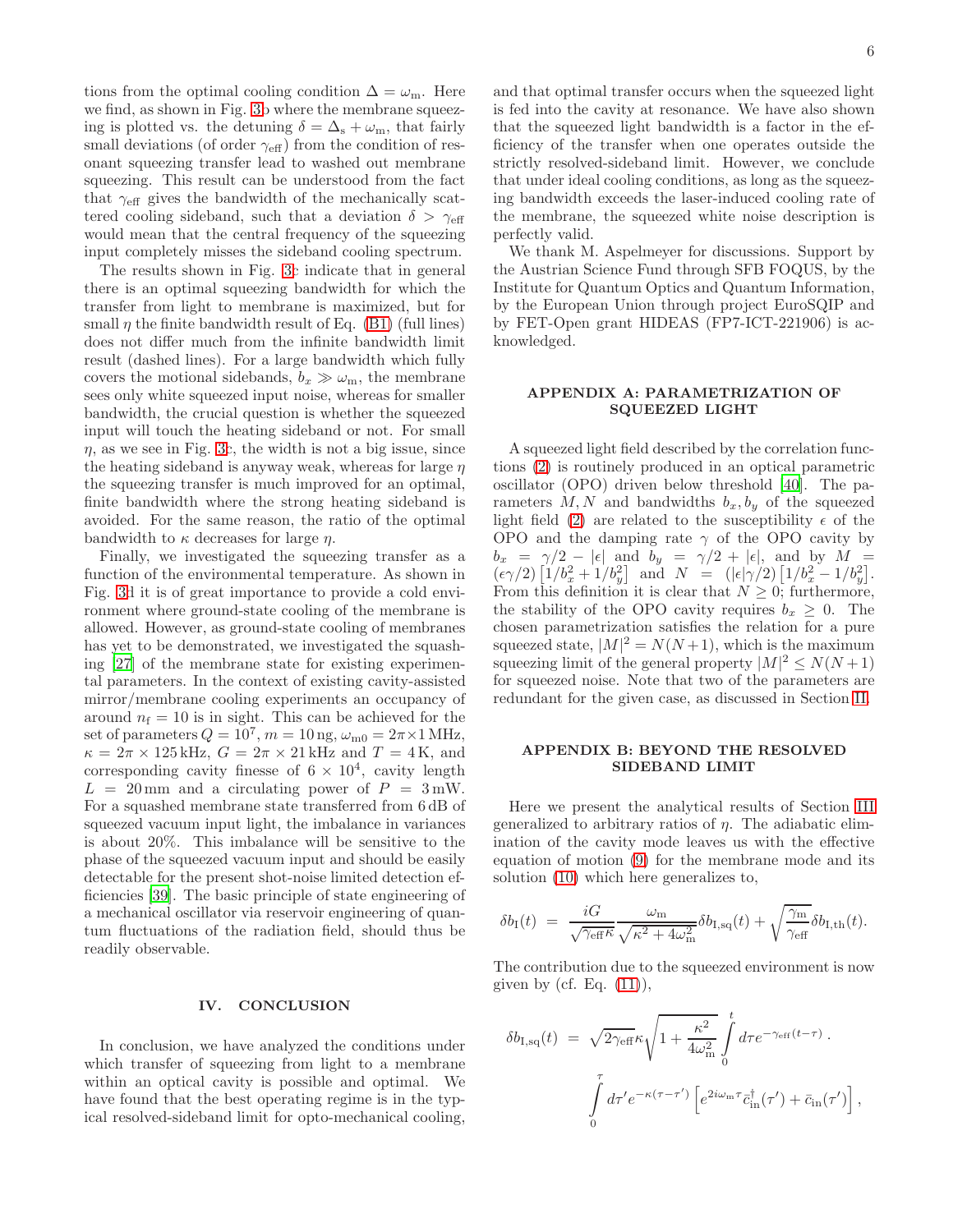whereas the thermal contribution [\(12\)](#page-3-5) remains unchanged. Evaluating the correlations of the generalized quadrature operators [\(13\)](#page-3-6) gives the result,

$$
\langle \delta X_{\varphi, I}(t), \delta X_{\varphi, I}(t) \rangle =
$$
  

$$
\frac{G^2}{4\gamma_{\text{eff}}\kappa} \left[ Nf_- + \frac{1}{2} + \frac{\kappa^2}{\kappa^2 + 4\omega_m^2} \left\{ Nh + \frac{1}{2} \right\}
$$
  

$$
- \text{Re}\{ M e^{2i\varphi} \} f_+ \right] + \frac{\gamma_m}{\gamma_{\text{eff}}} \left( n_{\text{th}} + \frac{1}{2} \right), \quad (B1)
$$

where the first two lines describe the contribution from the squeezed environment, whereas the last line contains the thermal contribution. For clarity, the cumbersome bandwidth dependence is contained in the coefficients  $f_{\pm}$ and h,

$$
f_{\pm} = \frac{b_x b_y}{b_y^2 \pm b_x^2} \left[ \frac{b_y}{b_x + \gamma_{\text{eff}}} \pm \frac{b_x}{b_y + \gamma_{\text{eff}}} \right],
$$
  
\n
$$
h = \frac{b_x b_y}{b_y^2 - b_x^2} \left[ \frac{b_y \left[ b_x^2 + b_x \kappa + \frac{\gamma_{\text{eff}}}{\kappa} (\kappa^2 + 4\omega_{\text{m}}^2) \right]}{(b_x + \kappa)(b_x^2 + 2b_x \gamma_{\text{eff}} + 4\omega_{\text{m}}^2)} - \frac{b_x \left[ b_y^2 + b_y \kappa + \frac{\gamma_{\text{eff}}}{\kappa} (\kappa^2 + 4\omega_{\text{m}}^2) \right]}{(b_y + \kappa)(b_y^2 + 2b_y \gamma_{\text{eff}} + 4\omega_{\text{m}}^2)} \right].
$$

- <span id="page-6-0"></span>[1] C. H. Metzger and K. Karrai, Nature **432**, 1002, (2004).
- <span id="page-6-1"></span>[2] S. Gigan, H. R.Böhm, M. Paternostro, F. Blaser, G. Langer, J. B. Hertzberg, K. C. Schwab, D. Bäuerle, M. Aspelmeyer and A. Zeilinger, Nature 444, 67, (2006).
- <span id="page-6-2"></span>[3] O. Arcizet, P. F. Cohadon, T. Briant, M. Pinard and A. Heidmann, Nature 444, 71, (2006).
- <span id="page-6-3"></span>[4] A. Schliesser, R. Rivière, G. Anetsberger, O. Arcizet and T. J. Kippenberg, Nature Physics 4, 415, (2008).
- <span id="page-6-4"></span>[5] T. Corbitt, Y. Chen, E. Innerhofer, H. Müller-Ebhardt, D. Ottaway, H. Rehbein, D. Sigg, S. Whitcomb, C. Wipf and N. Mavalvala, Phys. Rev. Lett. 98 150802 (2007).
- <span id="page-6-5"></span>[6] J. D. Thompson, B. M. Zwickl, A. M. Jayich, F. Marquardt, S. M. Girvin and J. G. E. Harris, Nature 452, 72, (2008).
- <span id="page-6-6"></span>[7] J. D. Teufel, J. W. Harlow, C. A. Regal and K. W. Lehnert, Phys. Rev. Lett. 101, 197203, 2008
- <span id="page-6-7"></span>[8] A. Schliesser, O. Arcizet, R. Rivière, T. J. Kippenberg, [arXiv:0901.1456v](http://arXiv.org/abs/0901.1456)1
- <span id="page-6-8"></span>[9] S. Groeblacher, J.B. Hertzberg, M.R. Vanner, S. Gigan, K.C. Schwab, M. Aspelmeyer, [arXiv:0901.1801v](http://arXiv.org/abs/0901.1801)1
- <span id="page-6-9"></span>[10] D.F. Walls, Nature 306, 141 (1983)
- <span id="page-6-10"></span>[11] R.E. Slusher, L.W. Hollberg, B.Yurke, J.C. Mertz, J.F. Valley, Phys. Rev. Lett. 56, 788 (1985)
- <span id="page-6-11"></span>[12] L.-A. Wu, H.J. Kimble, J.L. Hall, H. Wu, Phys. Rev. Lett. 57 2520 (1986)
- <span id="page-6-12"></span>[13] M. D. LaHaye, O. Buu, B. Camarota, and K. C. Schwab, Science 304, 74 (2004).
- <span id="page-6-13"></span>[14] C. Bradaschia et al., Nucl. Instrum. Methods Phys. Res. A 289, 518 (1990); A. Abramovici et al., Science 256, 325 (1992); P. Fritschel, Proc. SPIE 4856, 282 (2003).
- <span id="page-6-14"></span>[15] R. Almog, S. Zaitsev, O. Shtempluck and E. Buks, Phys.

In the white noise limit these functions simplify to  $h, f_{\pm} \rightarrow 1$  and we obtain

<span id="page-6-33"></span><span id="page-6-32"></span>
$$
\langle \delta X_{\varphi, I}(t), \delta X_{\varphi, I}(t) \rangle =
$$
  

$$
\frac{G^2}{4\gamma_{\text{eff}}\kappa} \left[ \left( N + \frac{1}{2} \right) \left( 1 + \frac{\kappa^2}{\kappa^2 + 4\omega_m^2} \right) - \text{Re}\{ M e^{2i\varphi} \} \right]
$$
  

$$
+ \frac{\gamma_m}{\gamma_{\text{eff}}} \left( n_{\text{th}} + \frac{1}{2} \right). \quad (B2)
$$

Deep in the resolved sideband limit, keeping only terms up to zeroth order in  $\kappa/\omega_{\rm m}$ , we recover the simple result [\(14\)](#page-3-1).

Rev. Lett. 98 078103 (2007).

- <span id="page-6-15"></span>[16] H. Ian, Z.R. Gong, Y. Liu, C.P Sun and F. Nori, Phys. Rev A 78 013824 (2008).
- <span id="page-6-16"></span>[17] J. Zhang, Y. Liu and F. Nori, [arXiv:0902.2526](http://arXiv.org/abs/0902.2526) (2009).
- <span id="page-6-17"></span>[18] X. Zhou and A. Mizel, Phys. Rev. Lett. 97 267201 (2006).
- <span id="page-6-18"></span>[19] P. Rabl, A. Shnirman and P.Zoller, Phys. Rev. B 70, 205304 (2004).
- <span id="page-6-19"></span>[20] S. Mancini, D. Vitali, P. Tombesi, Phys. Rev. Lett. 90, 137901 (2003)
- <span id="page-6-20"></span>[21] K. Hammerer, M. Aspelmeyer, E.S. Polzik, P. Zoller, Phys. Rev. Lett. 102, 020501 (2009)
- <span id="page-6-21"></span>[22] A. A. Clerk, F. Marquardt and K. Jacobs, New J. Phys. 10 095010 (2008).
- <span id="page-6-22"></span>[23] D. Vitali, S. Mancini, L. Ribichini and P. Tombesi, Phys. Rev. A 65 063803 (2002).
- <span id="page-6-23"></span>[24] L. Tian, M.S. Allman and R. W. Simmonds, New J. Phys. 10 115001 (2008).
- <span id="page-6-24"></span>[25] M. J. Woolley, A.C. Doherty, G. J. Milburn and K.C. Schwab, Phys. Rev. A 78 062303 (2008).
- <span id="page-6-25"></span>[26] R. Ruskov, K. Schwab and A. N. Korotkov, Phys. Rev. B 71 235407 (2005).
- <span id="page-6-26"></span>[27] H.M. Wiseman, J. Opt. B 1 459 (1999)
- <span id="page-6-27"></span>[28] M. Pinard, A. Dantan, D. Vitali, O. Arcizet, T. Briant and A. Heidmann, Europhys. Lett. 72 2005.
- <span id="page-6-28"></span>[29] J. Zhang, K. Peng and S. L. Braunstein, Phys. Rev. A 68 013808 (2003).
- <span id="page-6-29"></span>[30] C. Genes, D. Vitali, P. Tombesi, S. Gigan, and M. Aspelmeyer, Phys. Rev. A 77, 033804 (2008).
- <span id="page-6-30"></span>[31] A. Schliesser, P. DelHaye, N. Nooshi, K. J. Vahala, and T. J. Kippenberg, Phys. Rev. Lett. 97, 243905 (2006).
- <span id="page-6-31"></span>[32] T. J. Kippenberg, H. Rokhsari, T. Carmon, A. Scherer,